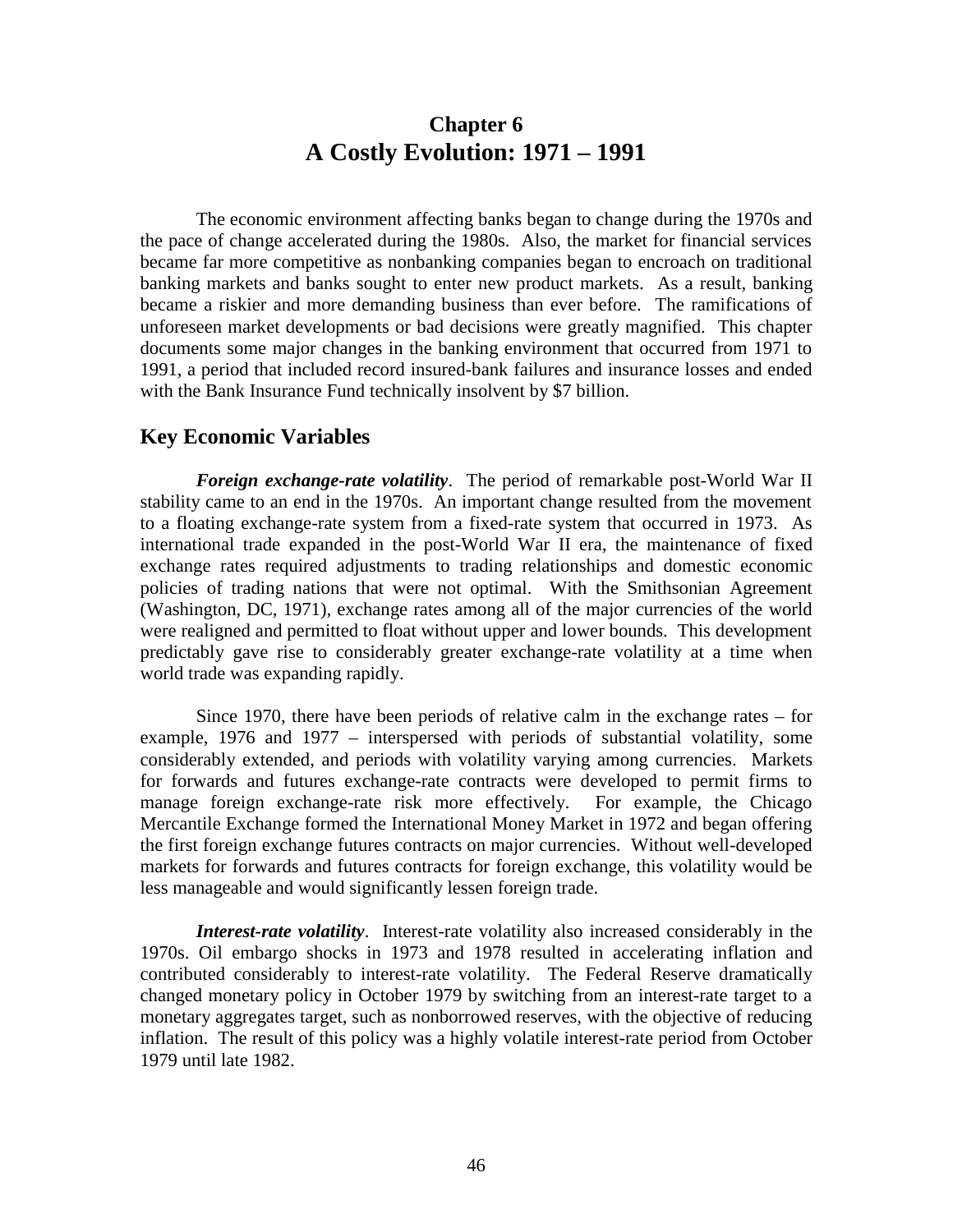Interest-rate volatility can give rise to volatility in bank earnings to the extent that banks face gaps between interest-sensitive assets and interest-sensitive liabilities. The causes of this volatility in interest rates have been linked to expectations of changes in future short-term interest rates, fed by the volatility in the rate of inflation and inflation expectations. The yield curve  $-i.e.,$  the relation between interest rates and maturity – has been volatile and at times has become inverted, such as 1972 through late 1974 and early 1978 through 1982, when the one-year Treasury bond yield was higher than the 10-year yield. This required considerable caution in funding long positions in long-term assets or fixed-rate assets with short-term, variable-rate liabilities. This was a particularly difficult period for FDIC-insured savings banks, which held proportionately more fixed-rate, longterm assets (residential mortgages) than did the typical commercial bank

*Economic conditions*. Volatility in the 1970s and 1980s also arose from general economic activity. To a considerable extent, the volatility in general economic activity can be traced to real shocks, such as the oil embargoes of the 1970s, wars, dissolution of the Soviet Union, and the fiscal and monetary policies of the major industrialized nations. These shocks caused considerable volatility in commodity prices and real output. The record inflation of the late 1970s was followed by a period of slower inflation, but greater commodity-price volatility. The 1980s also witnessed a surge in the number of newly issued commercial bank charters, which began operations at a time when inexperience was a distinct liability.<sup>26</sup>

The volatility of prices and general economic activity can have a substantial effect on banking performance, as the experience of the 1980s made clear. The sectoral inflation and subsequent deflation of agricultural prices in the late 1970s and early to mid-1980s were major contributors to the failure of hundreds of agricultural banks. Similarly, the boom and subsequent collapse of oil prices caused significant problems for banks in states whose economies had important energy sectors. The declines in realestate markets in the 1980s and early 1990s caused major problems for many banks. These problems can be traced in part to unanticipated changes in regional economic conditions, as the behavior of real-estate prices departed sharply from past patterns.

### **Developments in the Banking Industry**

The business of banking changed considerably during this period. As noted above, risks increased as interest rates, exchange rates and commodity prices became more volatile and as economic shocks were transmitted more widely *via* the globalization of markets. Meanwhile, competition in the financial marketplace greatly intensified. The traditional intermediation function of banks assumed a smaller role in aggregate economic activity, largely because financial and technological innovations increased the funding options for firms that formerly were restricted to bank loans. Banks were forced to seek new sources of income and to implement untested business strategies, and such experimentation carried inherent risks.

 <sup>26</sup> George Hanc, "The Banking Crisis of the 1980s and Early 1990s," *FDIC Banking Review* 11, no. 1 (1998), p. 19.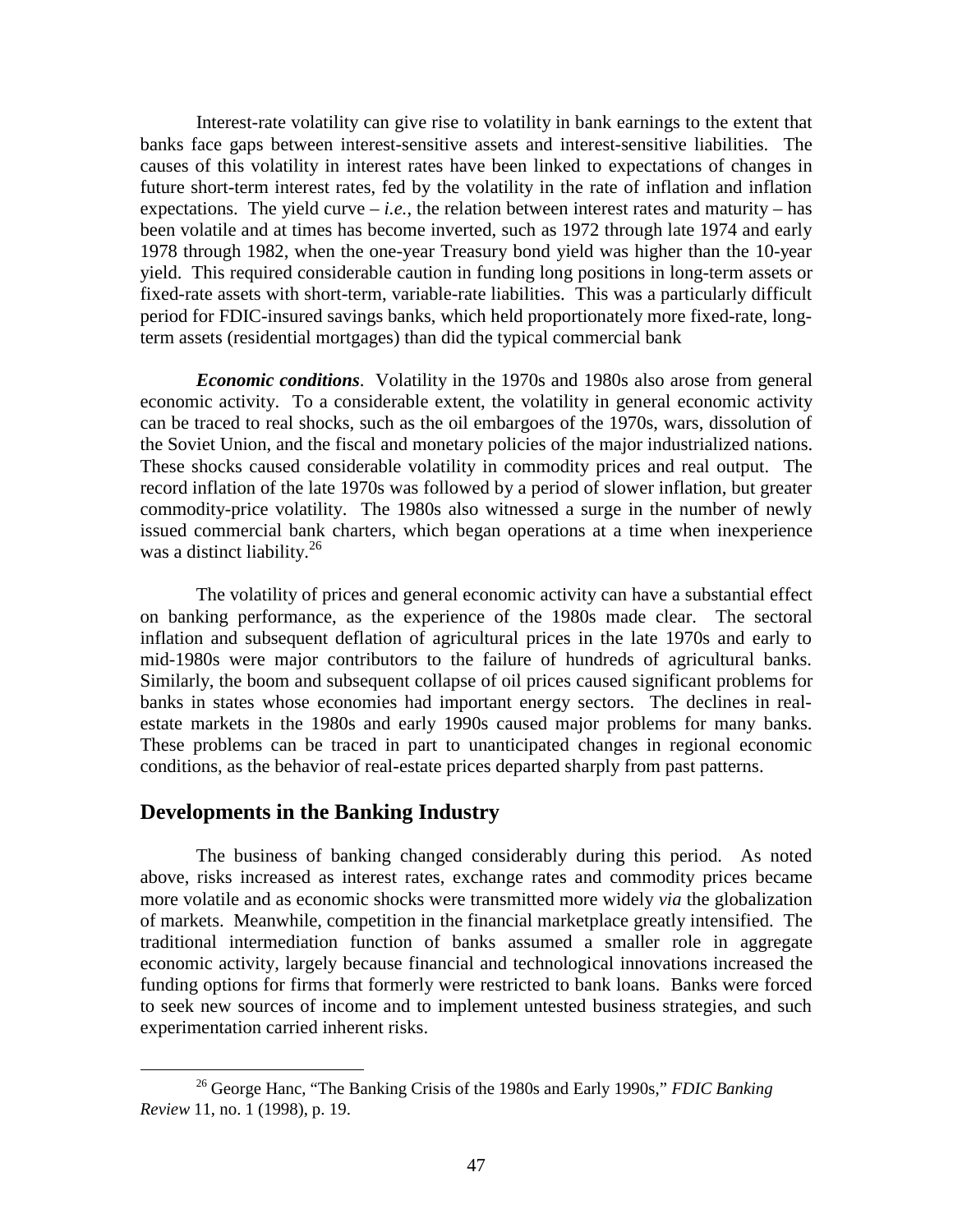Dramatic evidence that banking became riskier is evident in the annual rates of bank failures. Although annual bank failures exceeded single digits only rarely between 1940 and 1980, failure rates rose rapidly thereafter, to a record high of 280 in 1988. A similar picture emerges from the data on FDIC insurance losses relative to insured deposits. Annual insurance losses were quite stable and extremely low, on average, before 1980, at less than half a basis point (0.005 percent) of insured deposits. Losses for the period from 1980 to 1991 averaged nearly 16 basis points (0.16 percent) and were highly variable.

Net loan charge-offs as a percent of average total loans trended upward beginning in the early 1970s and accelerated rapidly in the 1980s. This ratio was 0.34 percent in 1970 and 0.37 percent in 1980 before soaring to a peak of 1.59 percent in 1991. Over the same period, bank stocks substantially underperformed the Standard & Poor's 500 index.

The effects of increased competition and innovation are inextricably intertwined. Both played a role in the banking industry's declining share of financial-sector creditmarket assets since 1971. U.S.-chartered commercial banks held a 37.6-percent share in 1971, but this share declined to 23.2 percent by the end of 1991. Many larger companies found that they could raise money more efficiently by issuing their own commercial paper. In 1971, outstanding commercial paper equaled just 4 percent of banks' commercial and industrial (C&I) loans, but by 1991 this ratio had risen fourfold, to nearly 17 percent. This development had added significance because many of these larger companies had been banks' most creditworthy, "prime" borrowers. During this period, banks also were losing business borrowers to finance companies. In 1971, finance companies' business loans were 15 percent of banks' C&I loans, but by 1991 this ratio had grown to more than 50 percent.

The growth of asset-backed securities represents another dimension of the competitive pressures faced by depository institutions. By increasing the liquidity and efficiency of the credit markets, securitization produces a narrowing of the spreads available to traditional lenders such as banks and thrifts. The outstanding example of this process occurred in the mortgage market, where the proportion of consumer mortgages that had been securitized grew from about 8 percent in 1971 to more than 40 percent as of year-end 1991.

On the liability side, banks faced increasing competition from many nonbank financial institutions. Foremost among these were the money-market mutual funds (MMMFs), which rose from obscurity in 1975 to prominence by 1981. Because of interest-rate regulations, banks were unable to match the high, market interest rates offered by these instruments. The ratio of MMMF balances to comparable commercial bank deposits (small time and savings deposits) was virtually zero in the mid-1970s, but reached 36 percent by 1981. Despite the elimination by 1983 of most interest-rate controls, MMMFs had established a durable presence. By 1991, the ratio of MMMFs to banks' small time and savings deposits had risen to 39.5 percent.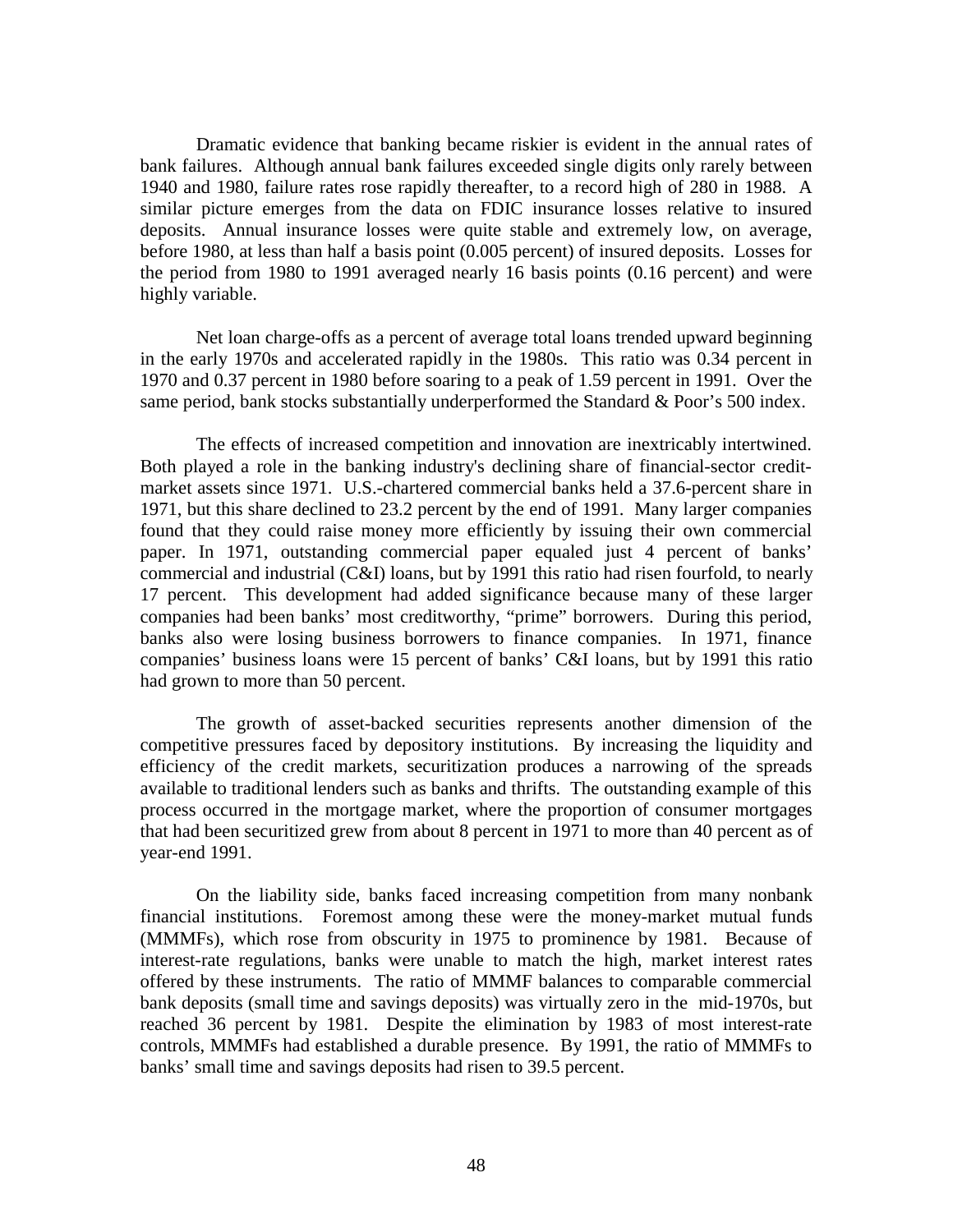These developments forced changes in the strategies of commercial bankers. Faced with diminished opportunities for C&I lending, banks shifted into real-estate lending. This new portfolio composition exacerbated the adverse effects on banks of downturns in regional real-estate markets, including the Southwest in the mid-1980s and the Northeast a few years later. This typified other periodic, large-scale movements in and out of particular types of lending, and these portfolio shifts suggested that many banks embarked on a widening search for new profit opportunities in response to the competitive pressures undermining their traditional niche in the financial marketplace.

The behavior of banks in the regions and sectors that suffered recessions during the 1980s exhibited some common elements. Recessions occurred in the Midwest in the early 1980s, in the Southwest in the mid-1980s, in the Northeast in the late 1980s and in California in the early 1990s. In the economic expansions that preceded these recessions, banks generally responded aggressively to rising credit demands. Banks that failed generally had assumed greater risks, on average, than those that survived, as measured by the ratios of total loans and commercial real-estate loans to total assets. Banks that failed generally had not been in a weakened condition, as measured by equity-to-assets ratios, in the years preceding the regional recessions. $^{27}$ 

## **Safety-and-Soundness Examination Policy**

In 1936, the problems cited most frequently by bank examiners were inadequate capital, excessive insider lending, excessive volume of poor loans, inadequate credit documentation and incompetent management. In a survey 40 years later (1976), these same problems were cited by examiners, along with inadequate liquidity and violations of consumer credit law. Some people recognized, though, that it was becoming increasingly difficult in the 1970s to effect adequate supervision within the confines of policies and procedures designed for the less diversified, less dynamic industry of previous decades.

Edward Roddy, who served as the FDIC's Director of Bank Supervision from 1971 until his death in 1975, was credited by many as being particularly aware of the changes that were taking place and the growing inadequacy of existing supervisory policies. It was largely through his efforts that policies were overhauled in the early and mid-1970s, the first substantive changes in several decades. In an important shift in FDIC policy, it was decided that smaller, sound, well-managed banks did not require annual full-scope examinations and that it would be more effective to concentrate examination resources on those banks presenting greater risks to the insurance fund. This concept was furthered in the late 1970s and early 1980s with the expanded use of off-site monitoring systems to identify institutions posing unacceptable risks and to target supervisory resources.

 <sup>27</sup> Ibid., pp. 15-18.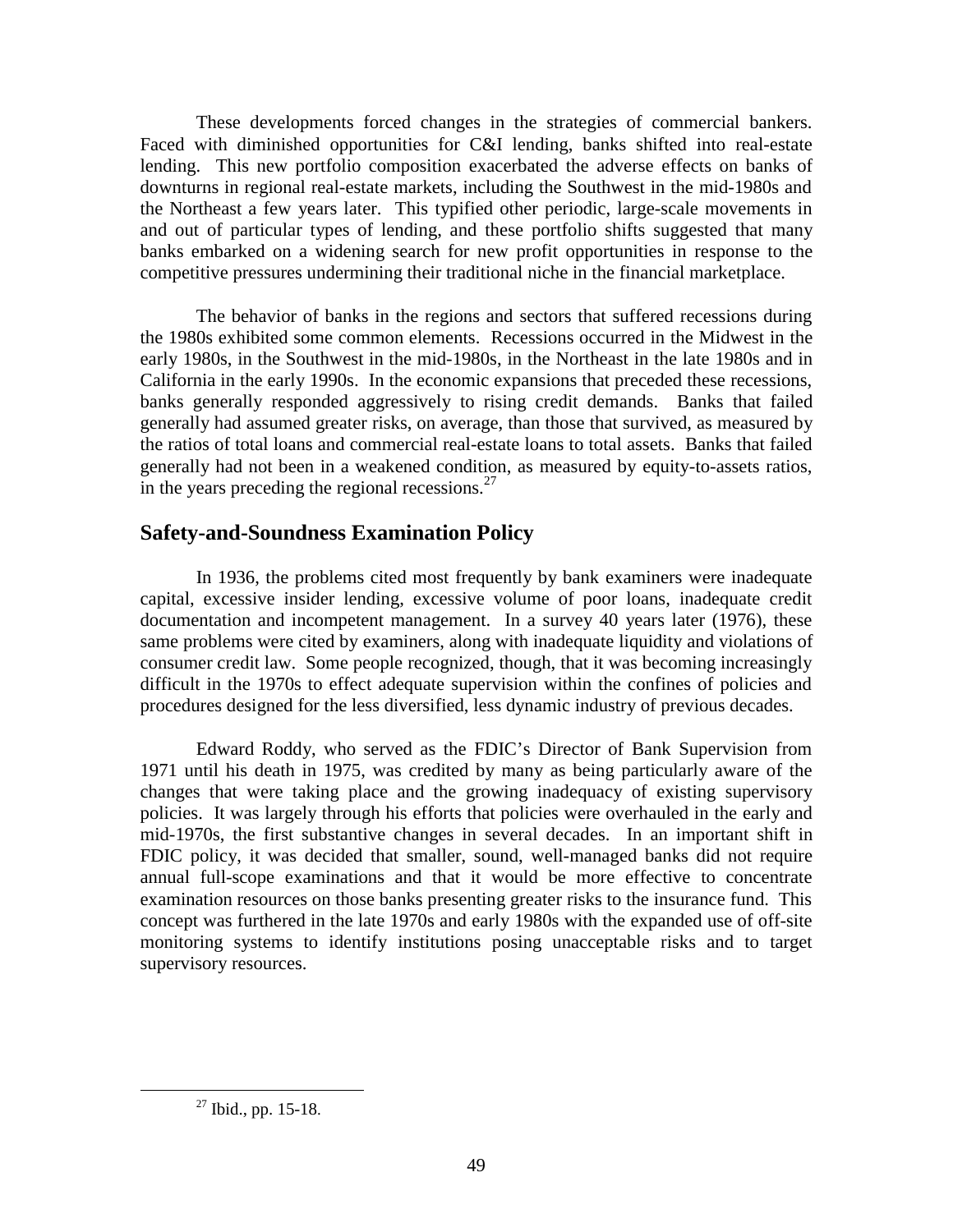### **Insured-Bank Failures**

*Open-bank assistance*. In 1971, the FDIC utilized for the first time powers granted under the 1950 Act to provide "open-bank assistance" to a failing insured bank. Section 13(c) of the Federal Deposit Insurance Act authorized the FDIC to provide financial assistance to an insured operating bank in danger of closing whenever, in the opinion of the Board of Directors, the continued operation of such a bank is essential to providing adequate banking services to the community. Unity Bank, with deposits of \$9.3 million, was established in 1968 as a community venture to serve the black community of the Roxbury-Dorchester area of Boston, Massachusetts. The bank received a loan from the FDIC in the amount of \$1.5 million, but Unity did not remain viable and in 1982 was merged into another bank with FDIC assistance.

*Failures.* Many of the economic and banking developments described above encouraged banks to take greater risks, but the new environment also provided harsh punishment for their mistakes. The *number* of bank failures during the 1970s and early 1980s remained within historical parameters, but the failed-bank assets and insurance losses soon began to escalate beyond historical levels. When Bank of the Commonwealth (Detroit, Michigan) failed in 197228 and United States National Bank (San Diego, California) failed in 1973, they each had total assets greater than \$1 billion and were by far the largest FDIC-insured banks to fail. Insurance losses for 1973 totaled \$67.5 million, nearly double the losses incurred by the FDIC in its previous 39-year history. However, much larger losses were soon to come.

From 1982 through 1991, more than 1,400 FDIC-insured banks failed, including 131 that remained open only through FDIC financial assistance. In Texas alone, more than 500 insured banks failed. Total insurance losses exceeded \$1 billion in each of these 10 years, topping \$6 billion in 1988, 1989 and 1991. The insurance fund had grown to \$18.3 billion by year-end 1987, but these crushing losses quickly exhausted the fund. At the end of 1991, the balance of the Bank Insurance Fund, excluding loss reserves, was *negative* \$7 billion. A succession and overlapping of regional and sectoral problems combined temporarily to overwhelm the system's ability to absorb losses.

There was a sharp increase in the number of new charters issued in the 1980s, and these institutions suffered a disproportionately high rate of failure. Of the 2,800 banks chartered from 1980 to 1990, 16.2 percent had failed by the end of 1994. By comparison, of the banks that already were in existence at the beginning of 1980, just 7.6 percent had failed by year-end 1994. In New England in the early 1990s, mutual savings banks that converted to the stock form of ownership suffered a similar high rate of failure. After conversion, these institutions had large amounts of new cash to invest, just at the time the

 $^{28}$  Bank of the Commonwealth received open-bank assistance from the FDIC, in consultation with the Federal Reserve Board and the State of Michigan, because of its essentiality in providing banking services to minority neighborhoods in Detroit. In 1984, Bank of the Commonwealth was acquired by another bank, without FDIC assistance.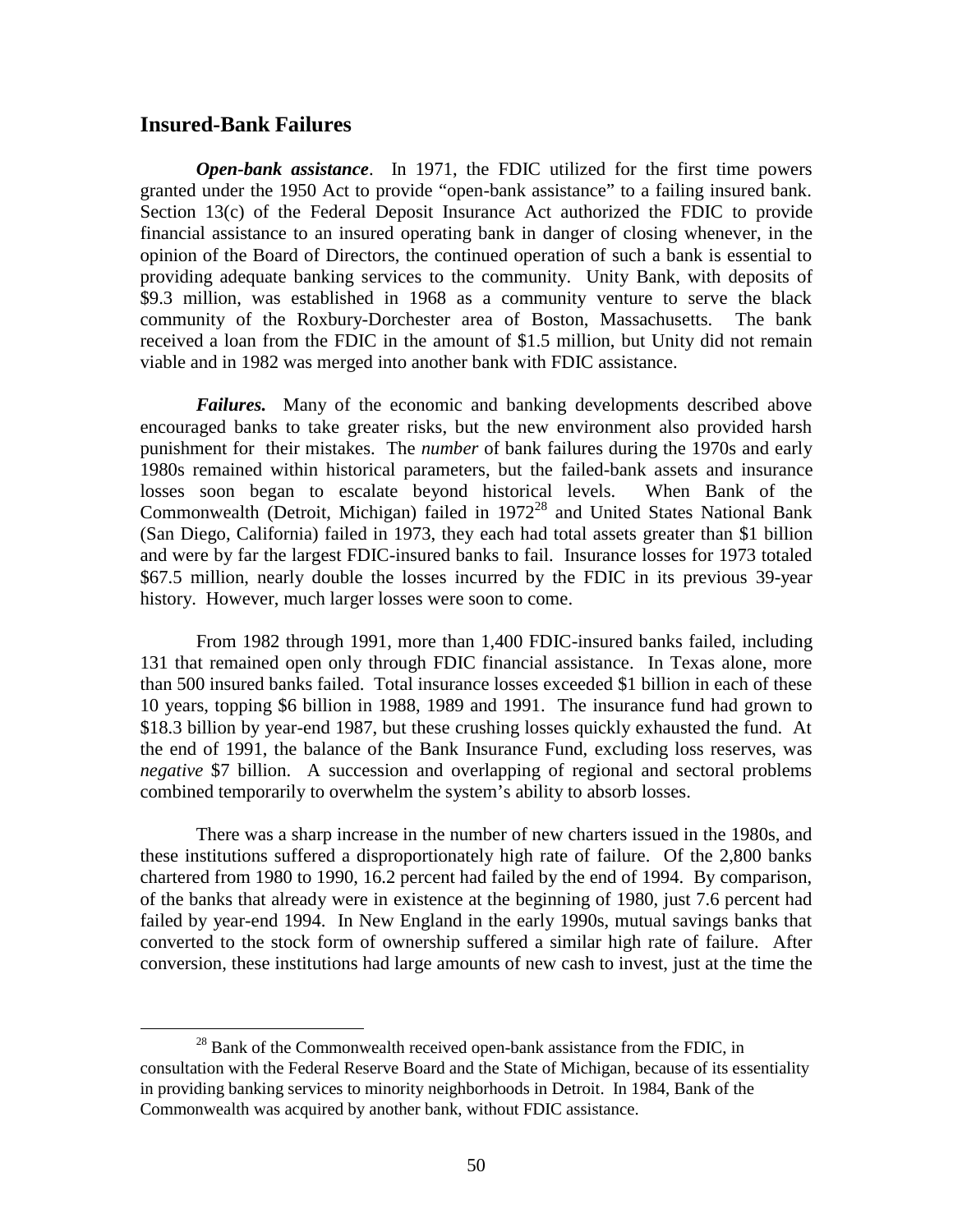region was plunging into a recession. Twenty-one percent of stock savings banks failed in the early 1990s, compared to 8 percent of mutual savings banks.<sup>29</sup>

# **Financial Operations**

*Insurance coverage.* In 1974, deposit insurance coverage was increased from \$20,000 to \$40,000, and to \$100,000 for deposits held by states and political subdivisions. Coverage was increased to \$100,000 for IRA and Keogh accounts in 1978. In 1980, despite the reservations of the FDIC, deposit insurance coverage for all accounts was increased to \$100,000 by provisions of the Depository Institutions Deregulation and Monetary Control Act. This last increase represented a departure from previous changes in insurance coverage, which generally had been more modest and more or less reflected changes in the price level. The increase to \$100,000 was not designed to keep pace with inflation but rather was in recognition that many banks and savings-and-loan associations, facing disintermediation in a high interest-rate climate, had sizable amounts of large certificates of deposit (CDs) outstanding. The new limit facilitated retention of some of these deposits and attraction of new deposits to offset some of the outflows. In 1980, only time accounts with balances in excess of \$100,000 were exempt from interestrate ceilings.

*Assessments.* In 1980, the assessment credit percentage was reduced from 66-2/3 percent to 60 percent, the level that had been in effect from 1950 to 1960. At this time, there also was established a range in which the reserve ratio of the fund was to be maintained. The assessment credit percentage was to be adjusted if the reserve ratio either exceeded 1.40 percent or fell below 1.10 percent. Because of mounting losses, reduced assessment credits were paid in 1981 through 1983, and no assessment credits were paid thereafter.

Effective assessment rates generally ranged under 4 basis points during the 1970s. Thereafter, rates grew rapidly as insurance losses mounted throughout the 1980s and early 1990s. When the full statutory rate of one-twelfth of 1 percent (8.3 basis points) proved too low, Congress mandated an increase to 12 basis points in 1990 and gave the FDIC board more flexibility to raise rates. With losses continuing at record levels, rates were increased twice in 1991, first to 19.5 basis points and then to 23 basis points.

*FIRREA.* Congress enacted the Financial Institution Reform, Recovery, and Enforcement Act (FIRREA) in 1989 in a largely successful effort to resolve the savingsand-loan crisis of the 1980s. Many provisions of FIRREA drastically affected FDIC operations. The former Federal Deposit Insurance Fund was renamed the Bank Insurance Fund (BIF), and the FDIC assumed responsibility for the new Savings Association Insurance Fund (SAIF), which replaced the defunct Federal Savings and Loan Insurance Fund. A third fund was placed under FDIC management – the FSLIC Resolution Fund – which consisted of the remaining FSLIC receivership assets. The FDIC also was charged with organizing and, initially, managing the new Resolution Trust Corporation (RTC),

 $29$  Hanc, pp. 18-19.